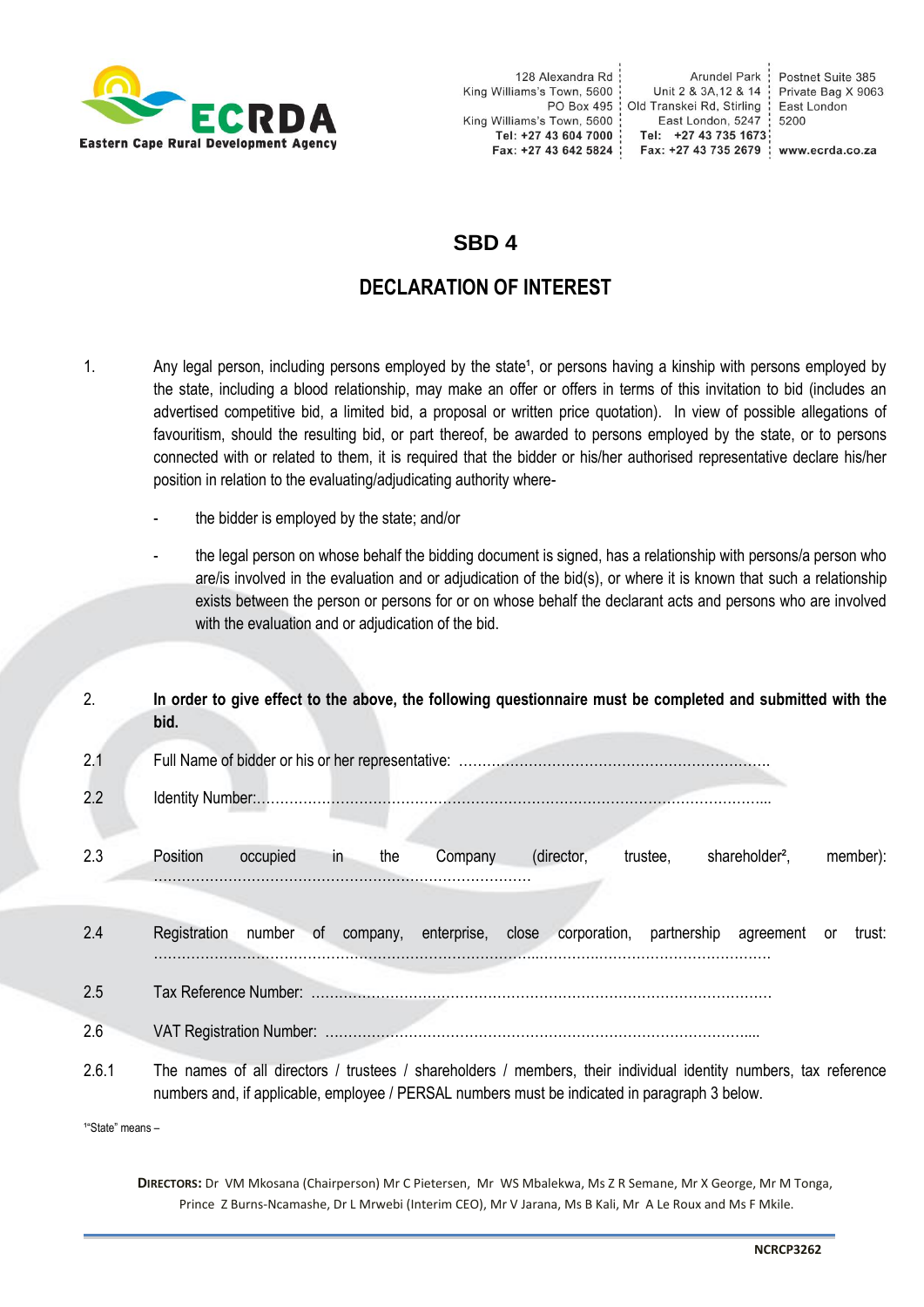

- (a) any national or provincial department, national or provincial public entity or constitutional institution within the meaning of the Public Finance Management Act, 1999 (Act No. 1 of 1999);
- (b) any municipality or municipal entity;
- (c) provincial legislature;
- (d) national Assembly or the national Council of provinces; or
- (e) Parliament.

²"Shareholder" means a person who owns shares in the company and is actively involved in the management of the enterprise or business and exercises control over the enterprise.

| 2.7     | Are you or any person connected with the bidder                                                                   | YES / NO |
|---------|-------------------------------------------------------------------------------------------------------------------|----------|
|         | presently employed by the state?                                                                                  |          |
| 2.7.1   | If so, furnish the following particulars:<br>Name of person / director / trustee / shareholder/ member:           |          |
|         | Name of state institution at which you or the person                                                              |          |
|         | connected to the bidder is employed :                                                                             |          |
|         | Position occupied in the state institution:                                                                       |          |
|         | Any other particulars:                                                                                            |          |
|         |                                                                                                                   |          |
|         |                                                                                                                   |          |
|         |                                                                                                                   |          |
| 2.7.2   | If you are presently employed by the state, did you obtain<br>the appropriate authority to undertake remunerative | YES / NO |
|         | work outside employment in the public sector?                                                                     |          |
| 2.7.2.1 | If yes, did you attach proof of such authority to the bid<br>document?                                            | YES / NO |
|         | (Note: Failure to submit proof of such authority, where                                                           |          |
|         | applicable, may result in the disqualification of the bid.                                                        |          |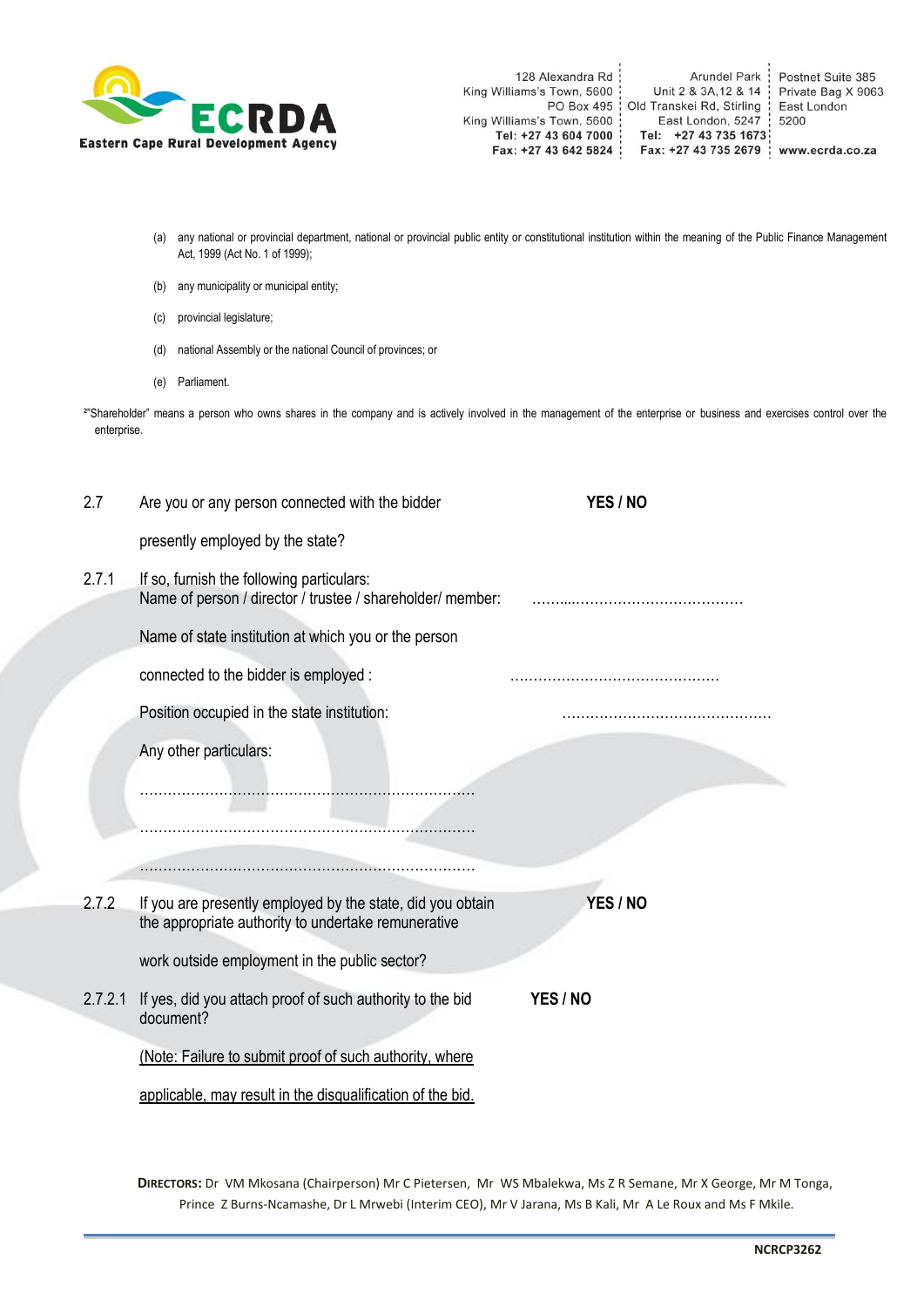

|      |       | 2.7.2.2 If no, furnish reasons for non-submission of such proof:                                                          |               |          |
|------|-------|---------------------------------------------------------------------------------------------------------------------------|---------------|----------|
|      |       |                                                                                                                           |               |          |
|      | 2.8   | Did you or your spouse, or any of the company's directors /<br>trustees / shareholders / members or their spouses conduct |               | YES / NO |
|      |       | business with the state in the previous twelve months?                                                                    |               |          |
|      | 2.8.1 | If so, furnish particulars:                                                                                               |               |          |
|      |       |                                                                                                                           |               |          |
|      | 2.9   | Do you, or any person connected with the bidder, have<br>any relationship (family, friend, other) with a person           |               | YES / NO |
|      |       | employed by the state and who may be involved with                                                                        |               |          |
|      |       | the evaluation and or adjudication of this bid?                                                                           |               |          |
|      | 2.9.1 | If so, furnish particulars.                                                                                               |               |          |
|      |       |                                                                                                                           |               |          |
|      |       |                                                                                                                           |               |          |
| 2.10 |       | Are you, or any person connected with the bidder,                                                                         | <b>YES/NC</b> |          |
|      |       | aware of any relationship (family, friend, other) between                                                                 |               |          |
|      |       | any other bidder and any person employed by the state                                                                     |               |          |
|      |       | who may be involved with the evaluation and or adjudication                                                               |               |          |
|      |       | of this bid?                                                                                                              |               |          |

2.10.1 If so, furnish particulars**.**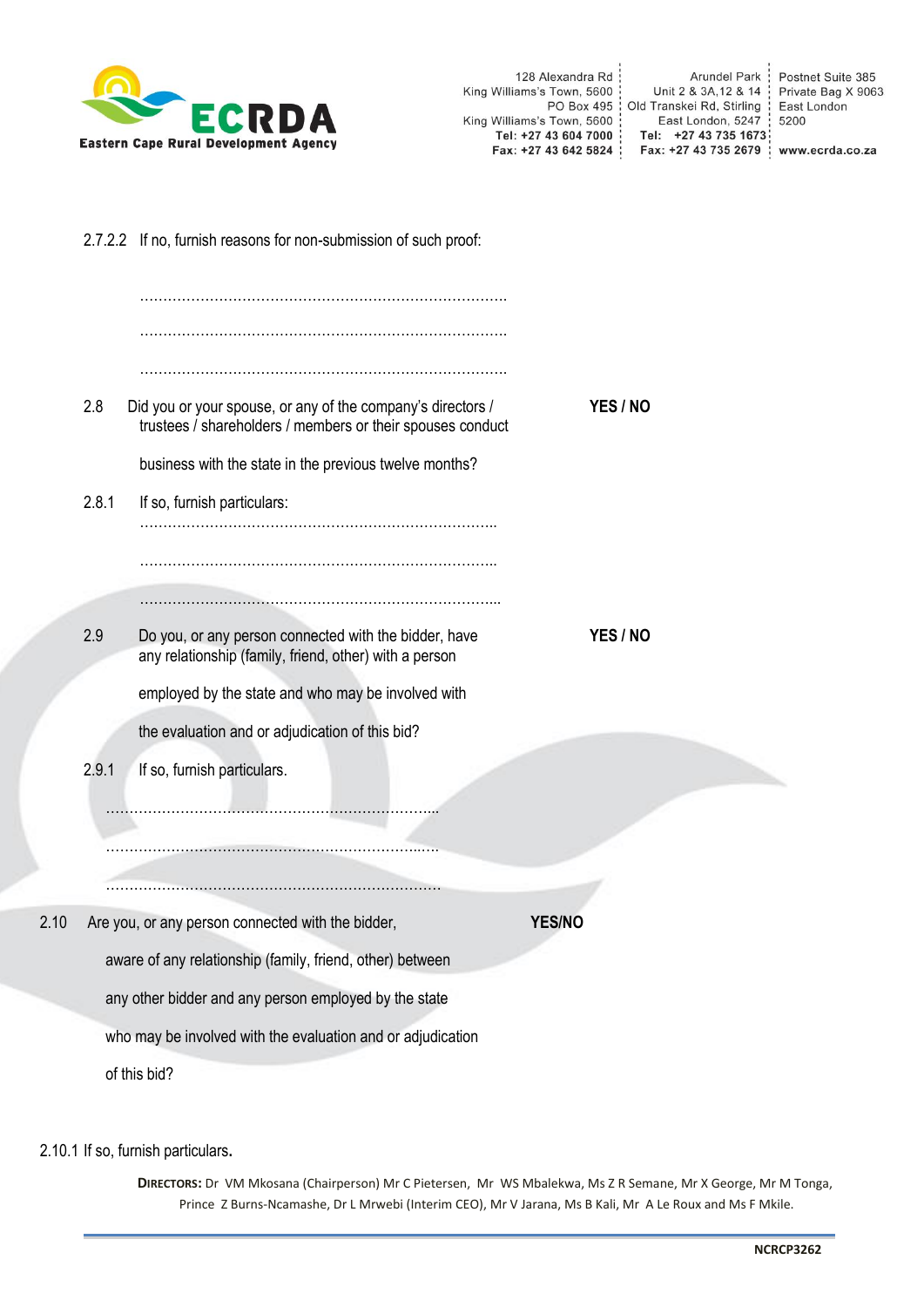

Arundel Park : 128 Alexandra Rd Postnet Suite 385<br>Private Bag X 9063 Unit 2 & 3A, 12 & 14 King Williams's Town, 5600 PO Box 495 | Old Transkei Rd, Stirling East London : Franskei Rd, Stirling<br>| East London, 5247<br>|- +27 43 735 1673 King Williams's Town, 5600 5200 Tel: +27 43 604 7000 : Tel: +27 43 735 1673 Fax: +27 43 642 5824 : Fax: +27 43 735 2679 | www.ecrda.co.za

- 2.11 Do you or any of the directors / trustees / shareholders / members **YES/NO** of the company have any interest in any other related companies whether or not they are bidding for this contract?
- 2.11.1 If so, furnish particulars:

……………………………………………………………………………. …………………………………………………………………………….

…………………………………………………………………………….

## *3 Full details of directors / trustees / members / shareholders.*

| <b>Full Name</b> | <b>Identity Number</b> | Personal Income<br><b>Tax</b> | <b>State Employee Number</b> |
|------------------|------------------------|-------------------------------|------------------------------|
|                  |                        |                               |                              |
|                  |                        | <b>Reference Number</b>       | / Persal Number              |
|                  |                        |                               |                              |
|                  |                        |                               |                              |
|                  |                        |                               |                              |
|                  |                        |                               |                              |
|                  |                        |                               |                              |
|                  |                        |                               |                              |
|                  |                        |                               |                              |
|                  |                        |                               |                              |
|                  |                        |                               |                              |
|                  |                        |                               |                              |
|                  |                        |                               |                              |
|                  |                        |                               |                              |
|                  |                        |                               |                              |
|                  |                        |                               |                              |
|                  |                        |                               |                              |
|                  |                        |                               |                              |
|                  |                        |                               |                              |
|                  |                        |                               |                              |